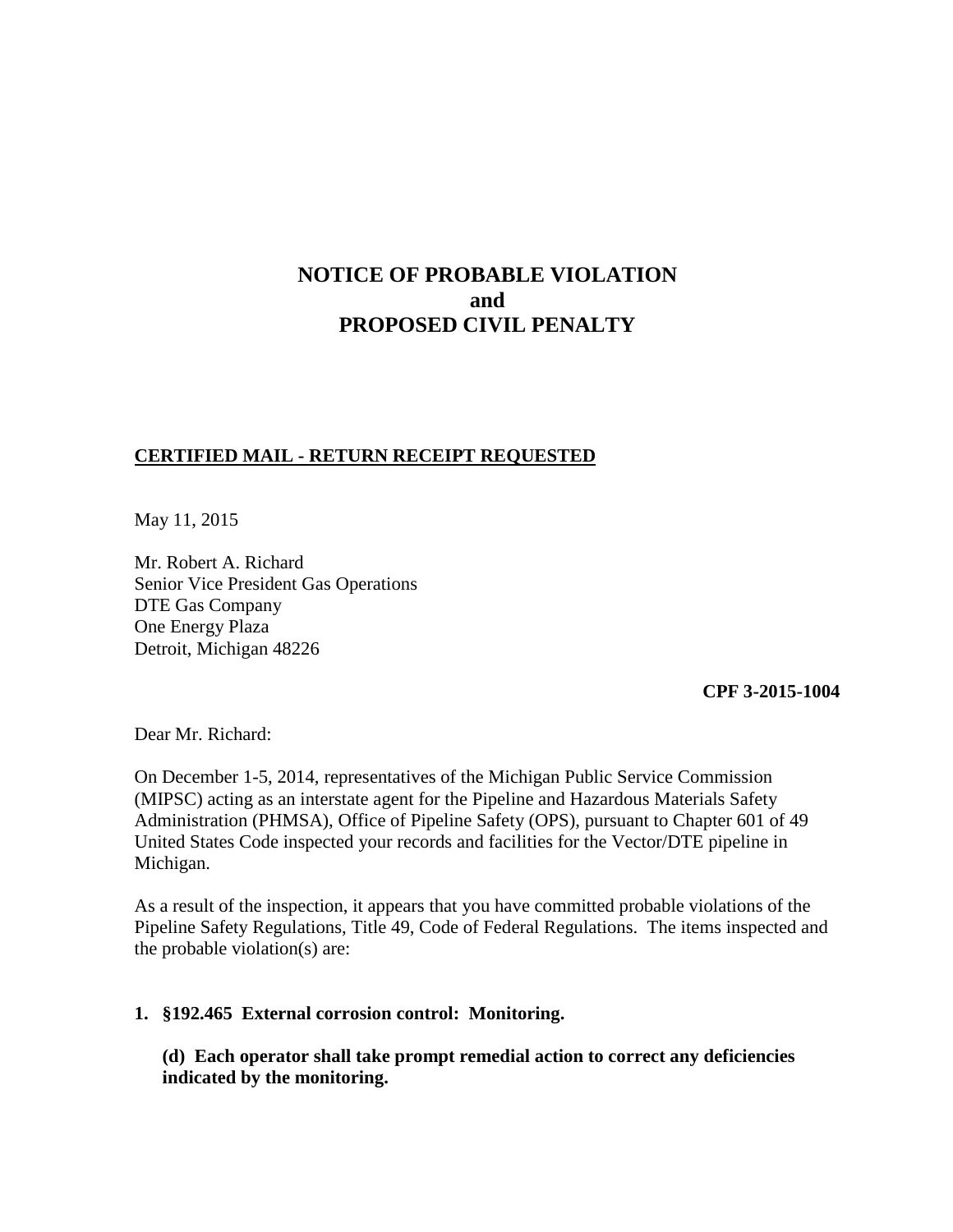DTE did not take prompt remedial actions when the wires for Test Point 109 and 109.5 at a foreign line crossing were found broken on November 24, 2010. Review of the cathodic protection records found that no remedial action was documented for 2011 or 2012. On October 25, 2013, the annual test point readings showed that they were repaired.

### **2. §192.709 Transmission lines: Record keeping.**

## **(c) A record of each patrol, survey, inspection, and test required by subparts L and M of this part must be retained for at least 5 years or until the next patrol, survey, inspection, or test is completed, whichever is longer.**

DTE did not provide any inspection records for 2010, 2011, and 2012 for the Operator/Monitor regulators located at the Belle River Station. DTE's 2010 annual report shows that they were the operators of the line in 2010. DTE personnel indicated that the inspections were probably done, but they had no records of the inspections.

Additionally, while reviewing the mainline valve inspection reports, it was noted that DTE personnel did not document that Valve F5 was operated in 2010 and F11 was operated in 2012.

### **3. §192.921 How is the baseline assessment to be conducted?**

**(a) Assessment methods. An operator must assess the integrity of the line pipe in each covered segment by applying one or more of the following methods depending on the threats to which the covered segment is susceptible. An operator must select the method or methods best suited to address the threats identified to the covered segment (See §192.917).** 

**(1) Internal inspection tool or tools capable of detecting corrosion, and any other threats to which the covered segment is susceptible. An operator must follow ASME/ANSI B31.8S (incorporated by reference, see §192.7), section 6.2 in selecting the appropriate internal inspection tools for the covered segment.**

DTE did not follow ASME/ANSI B.318S Section 6.2.5(b)(5) which indicates that "*flow rate of the gas will influence the speed of the ILI tool inspection. If speeds are outside of the normal ranges, resolution can be compromised. Total time of inspection is dictated by inspection speed, but is limited by the total capacity of batteries and data storage available on the tool. High temperatures can affect tool operation quality and should be considered.*" On the Milford to Belle River Loop (F) in-line inspection tool (ILI) run, DTE's ILI speed exceeded the recommended specifications for that tool.

The 2013 ROSEN Tool report indicated that the maximum tool velocity was 14.40 feet per second with an average of 10.07 feet per second. The design parameters of the tool was set at 0.33 to 9.84 feet per second. The ROSEN report also states that in areas where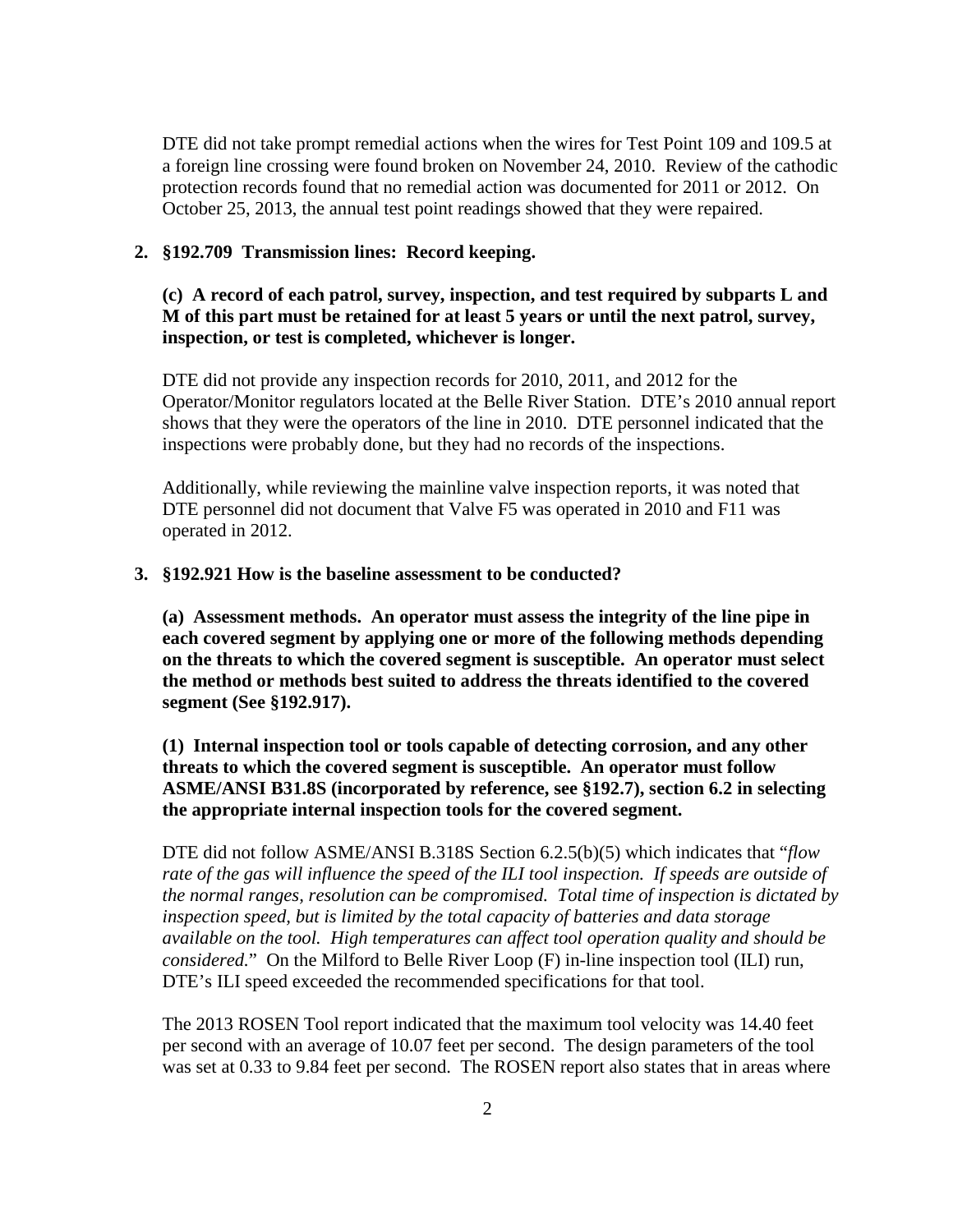the velocity is out of range, the ROSEN standard accuracy might not be achieved. Subsequent verification digs found that the tool over-called the anomaly depths and ROSEN is now reevaluating the data.

#### Proposed Civil Penalty

Under 49 United States Code, §60122, you are subject to a civil penalty not to exceed \$200,000 per violation per day the violation persists up to a maximum of \$2,000,000 for a related series of violations. For violations occurring prior to January 4, 2012, the maximum penalty may not exceed \$100,000 per violation per day, with a maximum penalty not to exceed \$1,000,000 for a related series of violations. The Compliance Officer has reviewed the circumstances and supporting documentation involved in the above probable violation(s) and has recommended that you be preliminarily assessed a civil penalty of \$31,800 as follows:

| <b>PENALTY</b> |
|----------------|
| \$18,900       |
| \$12,900       |
|                |

#### Warning Items

With respect to item 3, we have reviewed the circumstances and supporting documents involved in this case and have decided not to conduct additional enforcement action or penalty assessment proceedings at this time. We advise you to promptly correct this item. Failure to do so may result in additional enforcement action.

#### Response to this Notice

Enclosed as part of this Notice is a document entitled *Response Options for Pipeline Operators in Compliance Proceedings*. Please refer to this document and note the response options. All material you submit in response to this enforcement action may be made publicly available. If you believe that any portion of your responsive material qualifies for confidential treatment under 5 U.S.C. 552(b), along with the complete original document you must provide a second copy of the document with the portions you believe qualify for confidential treatment redacted and an explanation of why you believe the redacted information qualifies for confidential treatment under 5 U.S.C. 552(b). If you do not respond within thirty (30) days of receipt of this Notice, this constitutes a waiver of your right to contest the allegations in this Notice and authorizes the Associate Administrator for Pipeline Safety to find facts as alleged in this Notice without further notice to you and to issue a Final Order.